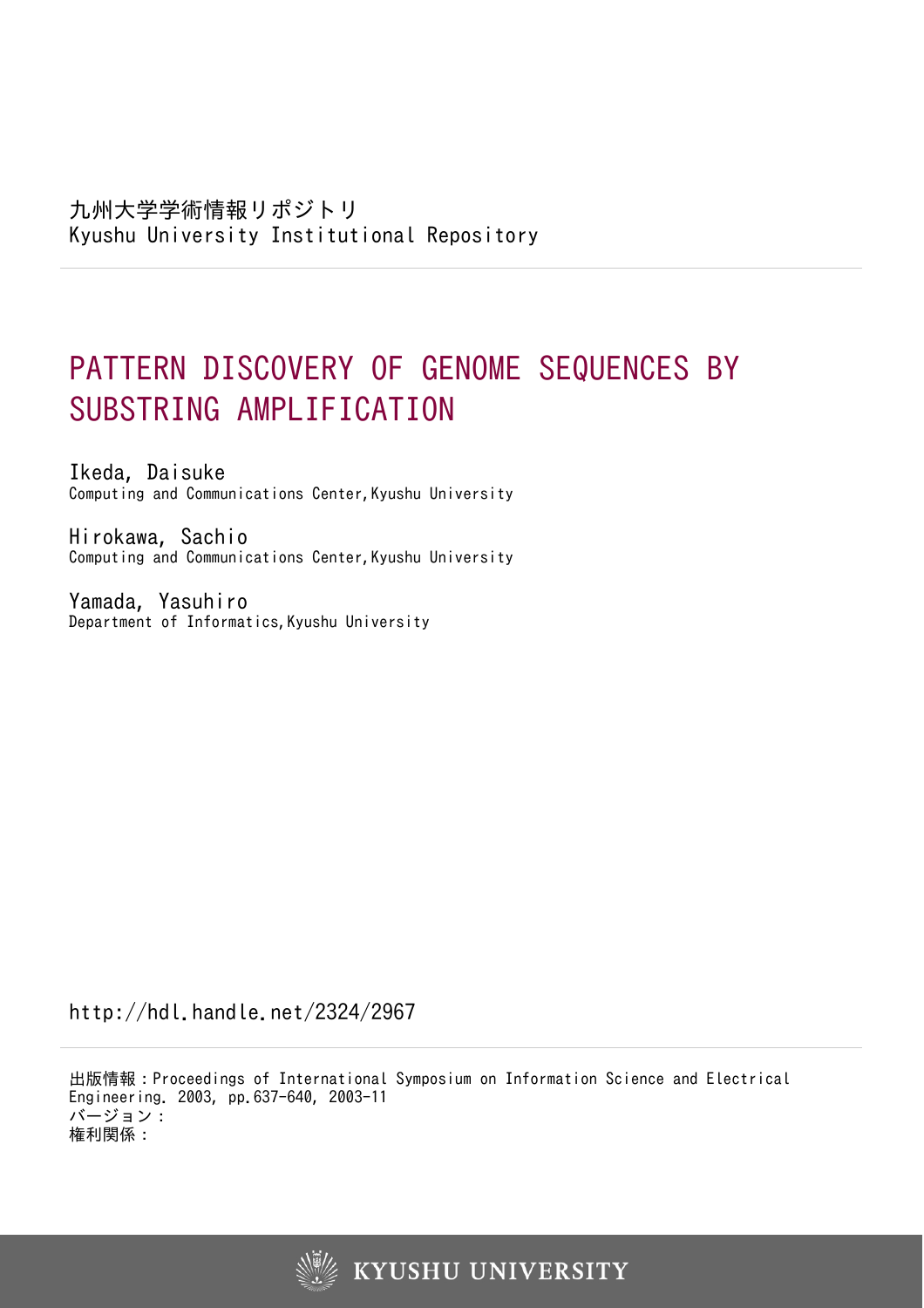## **PATTERN DISCOVERY OF GENOME SEQUENCES BY SUBSTRING AMPLIFICATION**

*Daisuke Ikeda, Sachio Hirokawa*

Computing and Communications Center, Kyushu University

*Yasuhiro Yamada*

Department of Informatics, Kyushu University

## **ABSTRACT**

In this paper, we study a problem which is, given a set of genome sequences, to find common subsequences. We assume that the sequences are generated by some fixed but unknown pattern. The authors developed a method, called "substring amplification," to find the template part of a pattern from semi-structured documents, such as HTML files, generated by the pattern. Substring amplification exploits the disparity of frequency distributions between the template and background parts, and so requires only positive data. In HTML files, many characters are used and the length of a successive part of a template is enough long compared to genome sequences. In this paper, we examine the applicability of the method to genome sequences in which a constant sequence is embedded. By a series of experiments in which the length and alphabet size of the embedded sequences are varied, we show the effectiveness and limit of our method to genome sequences.

## **1. INTRODUCTION**

It has been a basic and important problem in computer science to find a pattern common to given strings. One of such problems is the longest common subsequence problem. Other similar problems are considered in many fields: the longest common substring problem and maximal repetitions in stringology [1], frozen phrase and named entity extraction in natural language processing [2], pattern language learning [3, 4, 5], contents extraction by template discovery in Web mining [6, 7], and so on. Another related problem is finding frequent patterns and it has been well studied in data/text mining [8, 9, 10]. Cache and compression algorithms also find frequent segments of an input stream in an online manner.

Another research field in which finding common or frequent patterns is important is genome informatics. Target data in this field are huge amount of sequences which consist of small number of alphabets. In biologic evolution, sequences have been changed (nearly) randomly. On the other hand, it is assumed that important biologic functions are preserved among invariant segments of sequences. Therefore, the problem is important in this field.

It has been well studied to find common parts among input sequences using various approach and techniques in this field: machine learning, Bayesian networks, EM algorithm, sampling, hidden Markov model, Fourier transform, and so on. In general, it takes too many computational resources to find common patterns.

Complexity required to find common patterns heavily depends on the format of patterns. For example, the longest common substring is solved linearly but the longest common subsequence problem (or multiple alignment with no gap penalty) is NP-complete [11]. In this paper, we consider a set of substrings as a pattern. Note that a pattern is not a sequence of substrings, which is known as a subsequence pattern. In other words, the considered problem is to find local alignment from multiple sequence iteratively without knowledge about the length of common subsequences. This is a part of motif discovery. Thus, this is important in spite of the simplicity of the pattern's format.

We formally defined the template discovery problem as follows [12]: An input of the problem is a set of strings generated by some fixed but unknown pattern in the context of the pattern language [3]. The problem is to find the constant part of an unknown pattern from a finite set of positive strings. But we do no consider correspondence of variables. This is same as the machine learning of regular languages [5]. The learnability of the pattern language is difficult if the pattern is restricted to be regular. Instead that such restrictions on variable occurrence, we assume that substituted strings are generated by some natural distribution. By the natural distribution, we mean that (\*) a distribution which gives a small possibility for a long string. On the other hand, the constant part is obviously common to all input strings. The key idea is that there exists a clear disparity between frequency distributions of substrings in the constant part and the one in the substituted string part. We call our approach "substring amplification."

We experimentally showed that if any constant string has some adequate length, we can find such a string by substring amplification [12, 13], and HTML files generated by some template meet the condition (\*) because (1) a template for HTML files is enough long, (2) many characters are used in HTML files and (3) it is rarely happened that the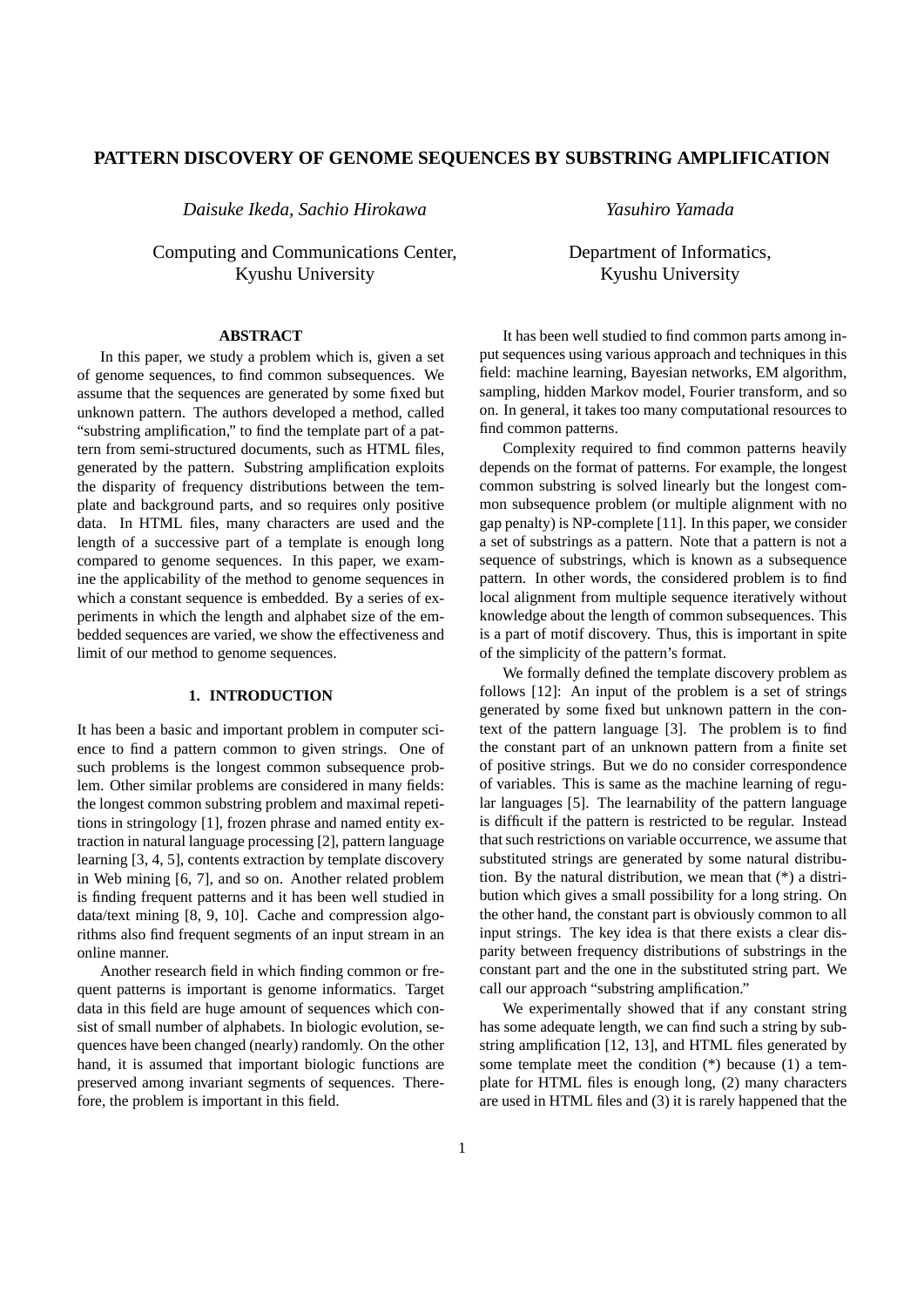same long substrings occur many times in contents (variable parts). On the other hand, the alphabet size of genome sequences are quite small and the length of motif or common parts considered in the literature are relatively short. Therefore, we study applicability of our approach to genome sequences.

## **2. PATTERN LANGUAGES**

Let  $\Sigma$  be an finite alphabet and  $V = \{x_1, x_2, \dots, \}$  be an infinite set of *variable*. A *pattern* is a string over  $\Sigma \cup V$ . A pattern is *regular* if each variable in the pattern appears at most once. In the sequel, we assume that all patterns are regular.

A word generated by a pattern is one obtained by replacing all variables by some strings over  $\Sigma$ . A set of all words generated by some pattern  $p$  is denoted by  $L(p)$ .

A finite set  $S \subset \Sigma^*$  is called a *sample*. Given a sample S, a pattern p is *descriptive* with respect to S if  $S \subseteq$  $L(p)$  and there dose not exist  $p' \neq p$  such that  $L(p') \subset$  $L(p)$ .

Angluin introduced the pattern language and studied its learnability [3]. The problem is, given a sample  $S$ , to find a descriptive pattern with respect to S.

## **3. SUBSTRING AMPLIFICATION**

Many learning algorithms consider patterns in which occurrence of variables is restricted [3, 4, 5] since the problem for general patterns is intractable. However, our interest is not to find variable parts but to find the template part, that is, identifying constant substrings of a given pattern. Therefore, we consider another restriction on the pattern.

Consider a pattern  $p = w_1 x_1 \cdots w_m x_m$  such that  $w_i \in$  $\Sigma^*$  and  $x_i \in V$  for each  $1 \leq i \leq m$ . The *template* of p is  $(w_1, \ldots, w_m)$  and denoted by  $t(p)$ . The *width* of the template is denoted by  $|t(p)|$  and defined as follows:  $|t(p)| = \min\{|w_i| \mid w_i \in t(p)\}.$ 

Our goal is to find substrings common to given strings. In other words, we want to find the template. This is the same as the goal of the machine learning of regular pattern language [5] because if a regular pattern is found then we can extract the template from the pattern, and conversely, if a template is found then we can construct a regular pattern by inserting variables.

The learnability of the pattern language is difficult if the pattern is restricted to be regular. Therefore, we developed another approach using frequency distributions [12, 13]. We defined formally the problem as follows [12]:

**Definition 1** *Given a sample* S *which is generated by unknown pattern*  $p = w_1 x_1 \cdots w_m x_m$  *with width k according to some natural distribution*  $D(x_1, \ldots, x_m)$ *, the template* 

discovery problem *is to find the template*  $t = (w_1, \ldots, w_m)$ *of* p *which is descriptive with respect to* S*.*

Note that the probabilistic distribution  $D$  is unknown.

Non-template parts (background) of strings in S do not have regularity because some natural distributions are assumed. Therefore, any substring in the background does not appear frequently. On the other hand, any substrings of the template must appear frequently because many of the sample S contains the template even if noise data are included. This is the key idea of substring amplification.

Given a sample S, the proposed method just counts all substrings in  $S$ . Then, for each frequency  $f$ , it outputs pairs  $(f, V(f))$ , where the number  $V(f)$  of different substrings whose frequency are exactly  $f$ . In other words, there are  $V(f)$  substrings which appear exactly f times in S.  $V(f)$  is known as the *frequency of frequency* of Zipf's law. Finally, it draws a graph, called a *frequency graph*, which shows  $F(f)(= V(f) * f)$  for all f in log scale. We call F(f) the *amplified frequency*.

When a natural text such as a novel is given,  $F(f)$  is drastically and smoothly decreasing as  $f$  is increasing (see Fig. 2). This phenomena is famous as the Zipf's law.

But, when  $m$  strings are given and they share a template, there must be clear peaks in the frequency graph. This is because common substrings in the template appear at least  $m$  times (if the template completely appears in all input strings) and so  $F(f)$  is at most  $n^2 * m$  for  $f = m$ , where n is the length of the template and  $n^2$  is maximal number of substrings in the template. This  $F(f)$  is a relatively higher since the frequency distribution for the variable part is natural and it is rarely for an adequately long substring to appear frequently in the variable part due to the assumption (\*). So, we can extract substrings which constitute peaks as common patterns.

Substring amplification utilizes the frequency distribution. There are many other algorithms to do in a similar way. In most of such algorithms, the length  $n$  to count substrings is fixed. In fact, bigram  $(n = 2)$  or trigram  $(n = 3)$ is usually used in natural language processing. On the other hand, the proposed algorithm does not fix the length. Moreover the algorithm sums up frequencies for all  $n$  (in our implementation the maximal  $n$  is fixed by some constant). We call this approach "substring amplification" which makes the difference among the distributions clear.

Substring amplification receives only positive strings. This contrasts to many other existing algorithms using both positive and negative (or background) strings [14, 15]. Our approach is supported by the fact that it works well for HTML files generated for some template in our previous experiments [12]. Fig. 1 is a frequency graph for Sankei Shimbun. where  $S$  is a set of 50 HTML files collected from Sankei Shimbun<sup>1</sup>. We can see a clear peak at  $f = 50$ , which

<sup>1</sup>http://www.sankei.co.jp/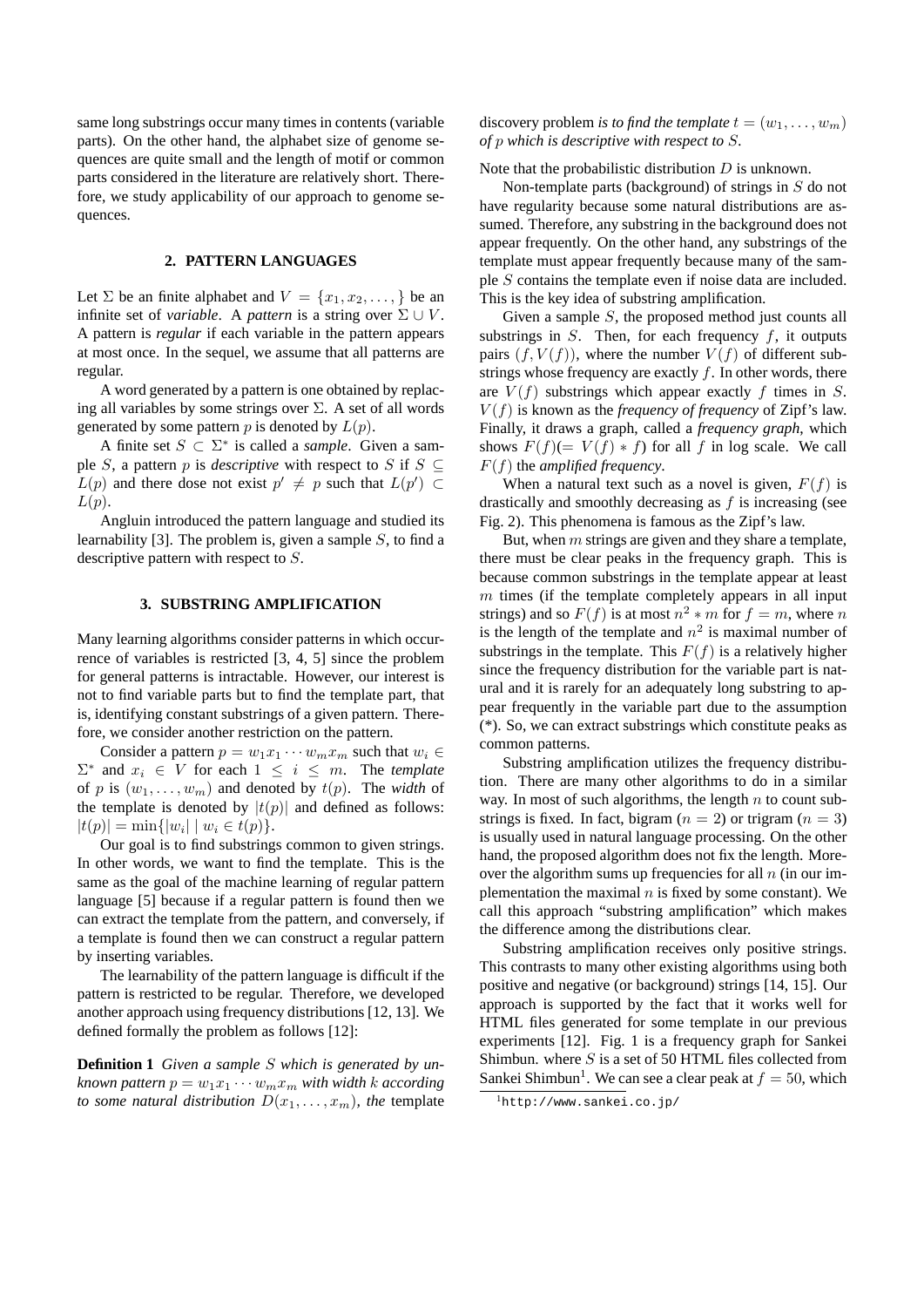

**Fig. 1**. frequency graph for Sankei Shimbun

is the number of the files. This shows many substrings in the template appear once in all files. But, there is another peak at  $f = 100$ . This shows some substrings in the template appear twice. Therefore, we can extract substrings which constitute the template of the input files with high probability.

### **4. EXPERIMENTS**

In this section, we show experiments on genome sequences. Compared to HTML files, DNA and amino acid sequences have only little amount of characters and short common substrings. This seems to be undesirable features for substring amplification because short common substrings with few letters do not contain many substrings in them and so they do not constitute sharp peaks in frequency graphs even by substring amplification.

Our purpose of the experiments is to examine the effect of the alphabet size and template width for substring amplification. Therefore, we use both DNA and amino acid sequences in which some constant subsequence with different length are embedded.

The key idea of substring amplification is to use the difference of frequency distributions between template and non-template (background) part. So, we have to use real data for background part when the template part is embedded intensionally. As real data, we used DNA regions of proteins and amino acid subsequences of proteins in the complete genome of Escherichia coli K12 (NC 000913). Therefore, distribution of strings in the background part is natural.

Escherichia coli K12 has 4279 proteins. For each protein, we add some constant sequences and we examine our method can extract the added sequences.

First, we add a constant sequence with length 20 to DNA regions of proteins. Fig. 2 is a frequency graph for these sequences. Although the template with length 20 is embedded in these sequences, we can see no clear peaks because the alphabet size ( $|\Sigma| = 4$ ) is too small and there does not ex-



**Fig. 2.** frequency graph graph for DNA sequences ( $f \geq$ 100)

ist many different substrings in the embedded sequence. To see a sharp peak, we need a constant sequence with length about 40.

Next, we add to amino acid sequences. Fig. 3 is a frequency graph for the sequences. In these sequences, the



**Fig. 3**. frequency graph for amino acid sequences ( $f \ge 100$ )

template with length 8 is embedded. We see that a sharp peek at  $f = 4279$ , which is the number of proteins. We also see such sharp peaks at the same frequency when the template length is 7 and 6. If the length 5, we can hardly see sharp peaks.

## **5. CONCLUSION**

We examined the applicability of substring amplification, which is an algorithm to the template discovery problem, to genome sequences. Substring amplification utilizes the string frequency distributions. For substring amplification, it is good that there are many different substrings in nontemplate (background) parts and that input sequences have the long template part. However, genome sequences consist of few characters and seems to have short common substrings.

Our experiments showed that when  $|\Sigma| = 4$ , a frequency graph does not show sharp peaks even if long template is